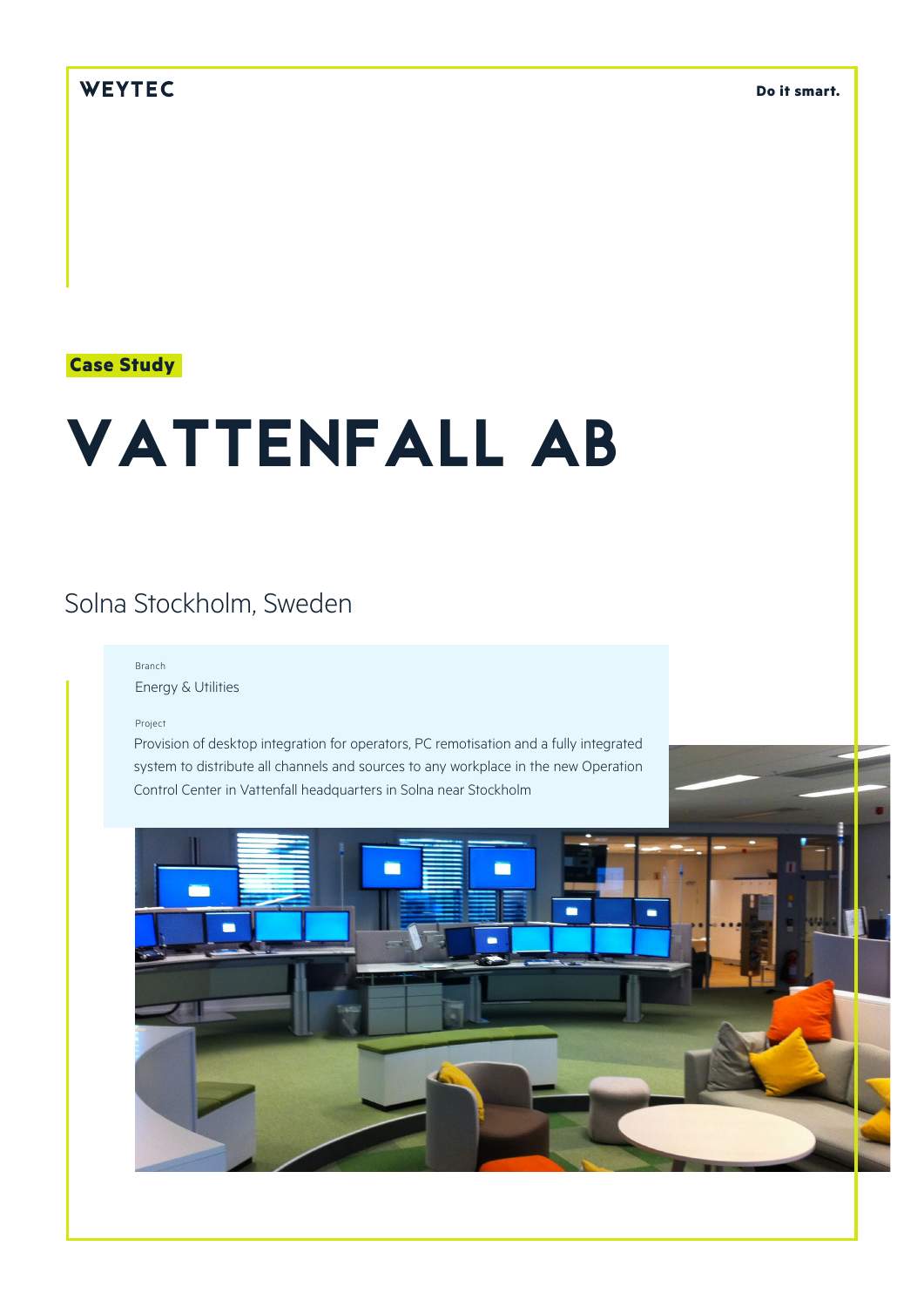#### **Client**

Vattenfall was founded in 1909 as a state-owned enterprise in Sweden. Today Vattenfall is still a Swedish power company headquartered in Solna, Stockholm, but has grown to become the fifth largest power producer in Europe, with generation plants in Sweden, Denmark, Finland, Germany, the Netherlands and the United Kingdom. Vattenfall produces electricity from fossil fuels, nuclear power, waste and renewable energy sources such as hydropower, wind power and biomass.

Vattenfall's vision is to create a sustainable and diversified European energy portfolio with long-term increased profits and significant growth options. At the same time, Vattenfall will be among the leaders in developing environmentally sustainable energy production.

#### **Challenge**

When Vattenfall decided to move their Operation Control Center into a new office building in Solna, they thoroughly reviewed their requirements with an aim to implement improvements both in terms of enhanced working conditions and performance.

Originally, Vattenfall had a large number of computers and clients installed directly in the old control room, and each operator had to manage a multitude of keyboards and dedicated screens. The clients were and still are connected to a production planning system from Siemens, the corporate network, security cameras, and a host of other applications.

#### **Goals**

During the planning phase of the project, one of the main topics was the creation of a more efficient working environment. The goal was to design "cockpit-like" conditions for the operators, enhancing the ergonomics of the desks and the user interfaces. One conclusion was to decrease the number of keyboards for each workplace, thereby allowing for smaller desks.

#### **Facts & Figures**

- Desktop Integration 9 Operator Desks, 1 Console 10 WEY RAY Keyboards and 60 screens
- WEYTEC distributionPLATFORM >70 sources
- Remote Solution IP Remote 73 TX transmission lines
	- 37 RX transmission lines
- Training Area 6 EKlight Keyboards 12 Video Deskswitches

Vattenfall's aim was to reduce the number of energy consuming movements of the dispatchers and thereby increase their stamina and awareness during their shift.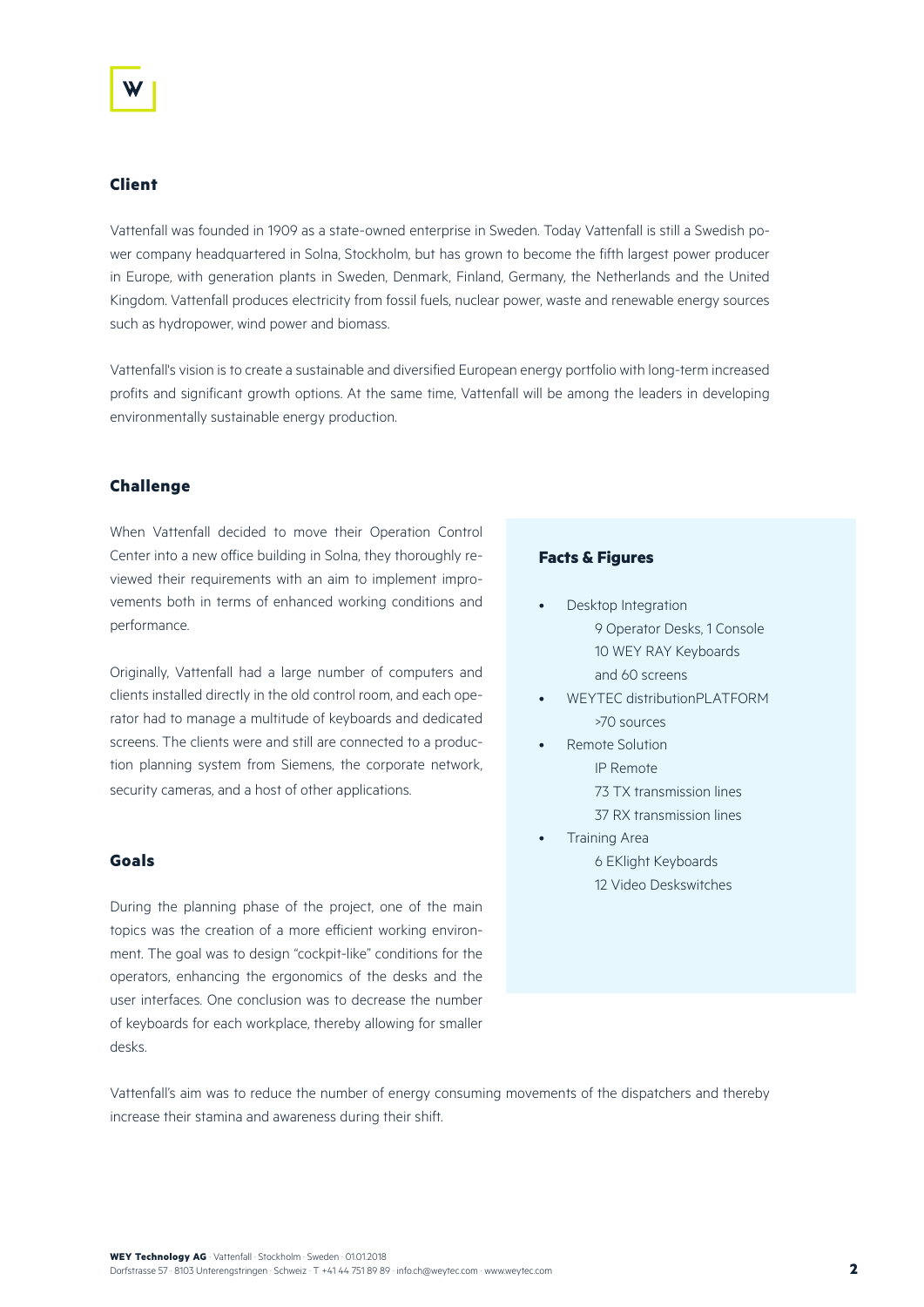#### **Choosing WEYTEC**

Vattenfall implemented a new control room and an energy trading floor at Vattenfall Trading Services in Hamburg, Germany about a year ahead of the Swedish move. A WEYTEC Solution was deployed there, and the Hamburg control room became a role model for the new facility in Solna. Therefore, it was a natural choice to select WEYTEC as one of the contending suppliers.

#### **Solution**

The Solna Operation Control Center is responsible for a multitude of operational processes: optimizing and planning the Vattenfall-owned Nordic power plants, selling power on the Nordic physical power market and dispatching hydro-, nuclear, thermal and wind power. The control room solution to manage this complexity includes 9 operator desks, each implemented with a single WEY RAY Multifunctional Keyboard. All other devices (except small receivers at the desks, monitors, keyboards and mouse devices) have been installed in a separate centrally cooled server room which houses the new virtual clients and WEYTEC hardware.

IP Remote transmission was selected to communicate keyboard, video, mouse and audio signals (KVMA) from more than 70 remoted sources and workstations to the desktops. The WEYTEC Solution is also connected to 7 large info screens in the control room, as well as 1 screen each in the kitchen and visitor lounge. Additionally, 6 EKlight keyboards and 12 WEYTEC Video Deskswitches were deployed to the education area.

#### **Project**

Making the overall project even more challenging, Vattenfall decided to migrate all physical clients to virtual clients using VMware. For Vattenfall, this was a bigger challenge than adapting to the new desktop environment. According to the Vattenfall team, all in all the full scope of the migration went smoothly and WEYTEC successfully met all budget and time schedule commitments.



Vattenfalls system room

The dispatchers are adjusting to the new flexible way of working with switched virtual clients and a single keyboard. The full potential of the new setup will be realised gradually over the coming months and years.